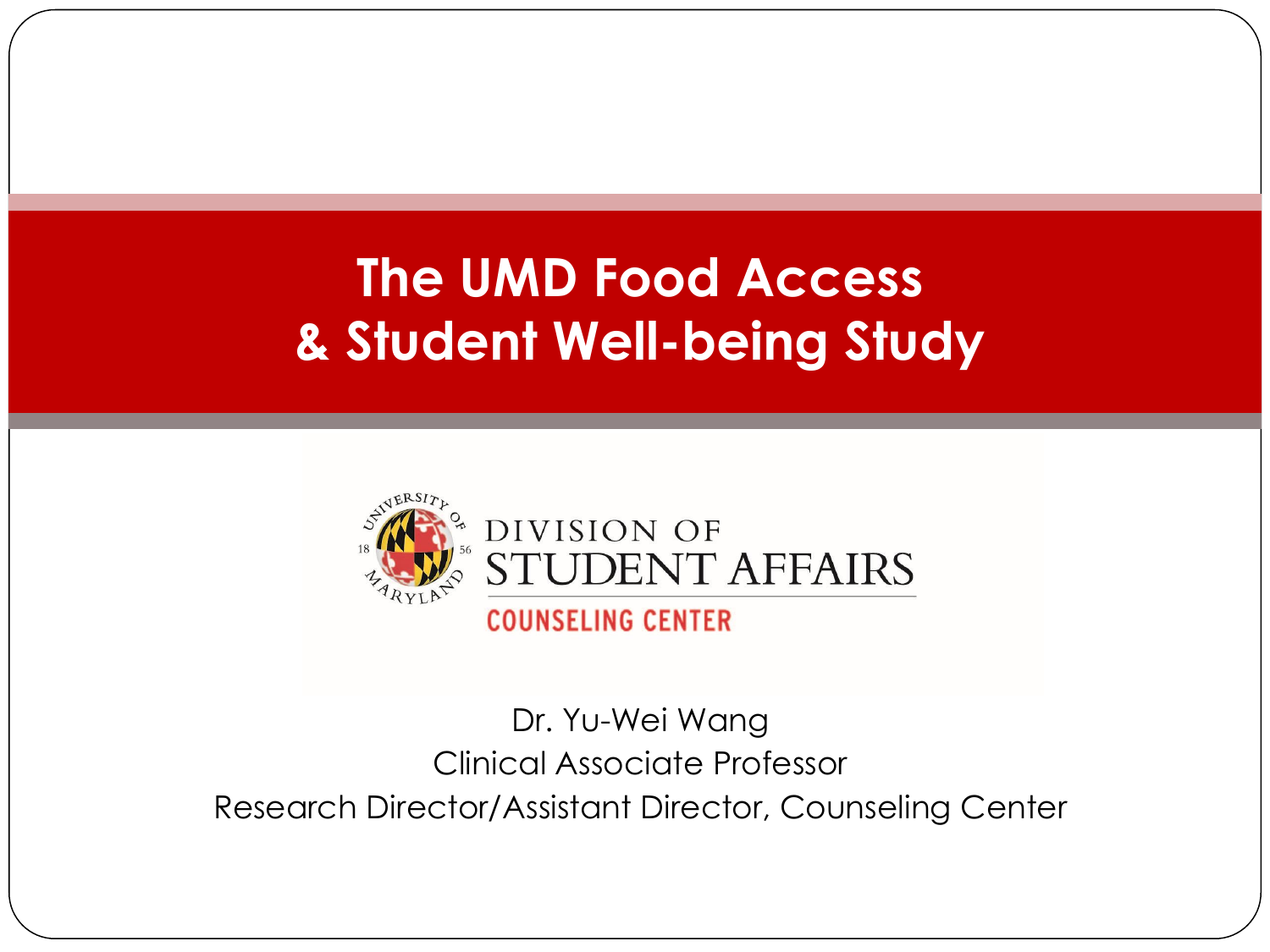# **The Food Access and Student Well-Being Study Results**

Conducted by the University of Maryland Counseling Center Research Unit in partnership with the University of Maryland Department of Dining Services, University Health Center, and Maryland Parent and Family Association.





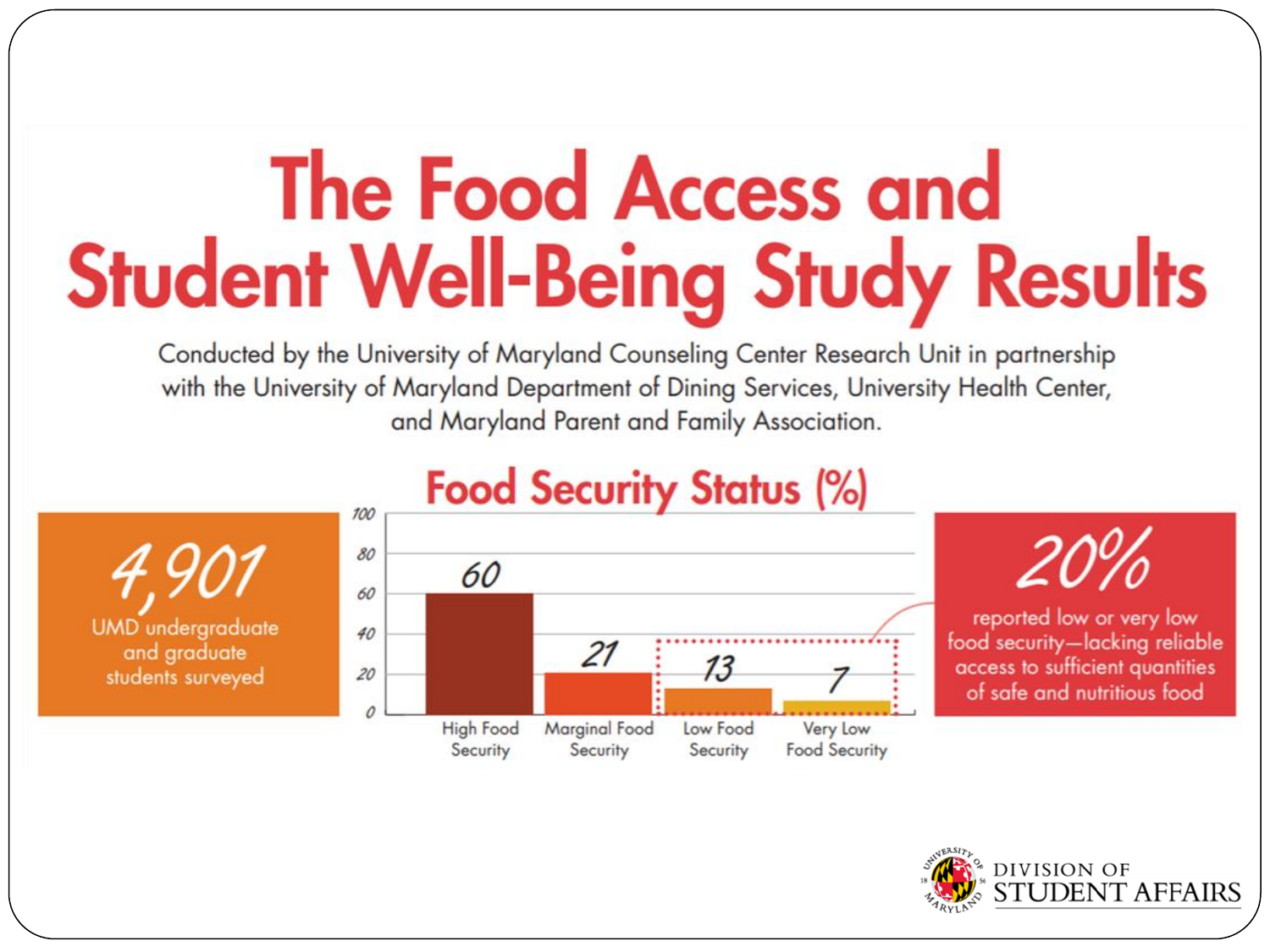### Negative Impacts

- ●Academic Performance
- ●Physical Health
- ●Mental Health
- ●Self-Esteem or Body Image
- ●Social Relationships
- ●Future Career Development



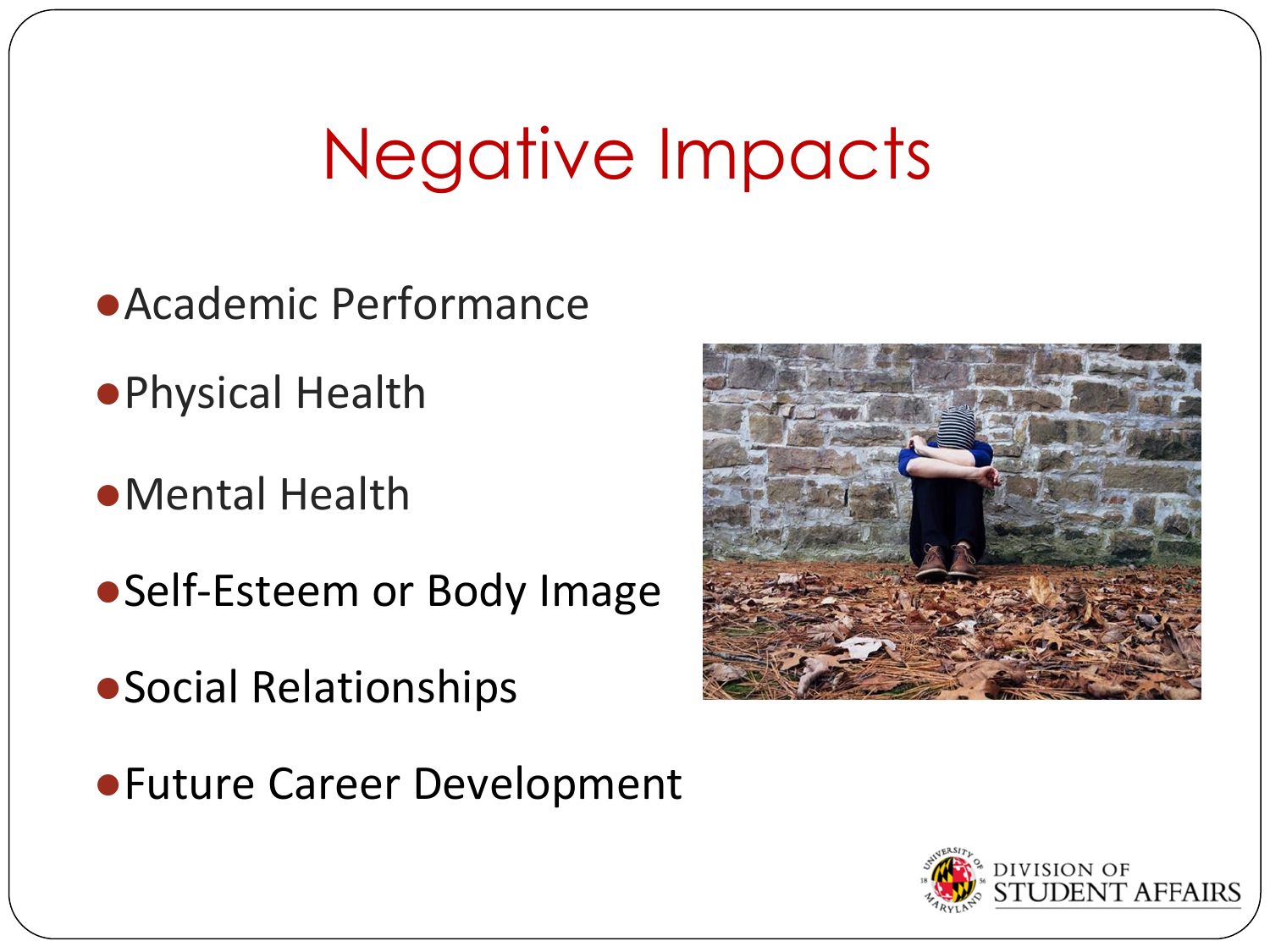

*"I cried most nights because I didn't have enough money to make ends meet.… there wasn't food at home or time to go grocery shopping, let alone prepare food. I took 3 classes at night, taught 2 during the day and worked another parttime job, still only earning \$1000/month. I was ashamed to tell anyone how bad things were.... I didn't know about any resources to help me. A friend was on food stamps and I started an application but with my pay, it seemed I didn't qualify (I made \$50 too much per month to qualify in [a nearby city], where I lived)."*

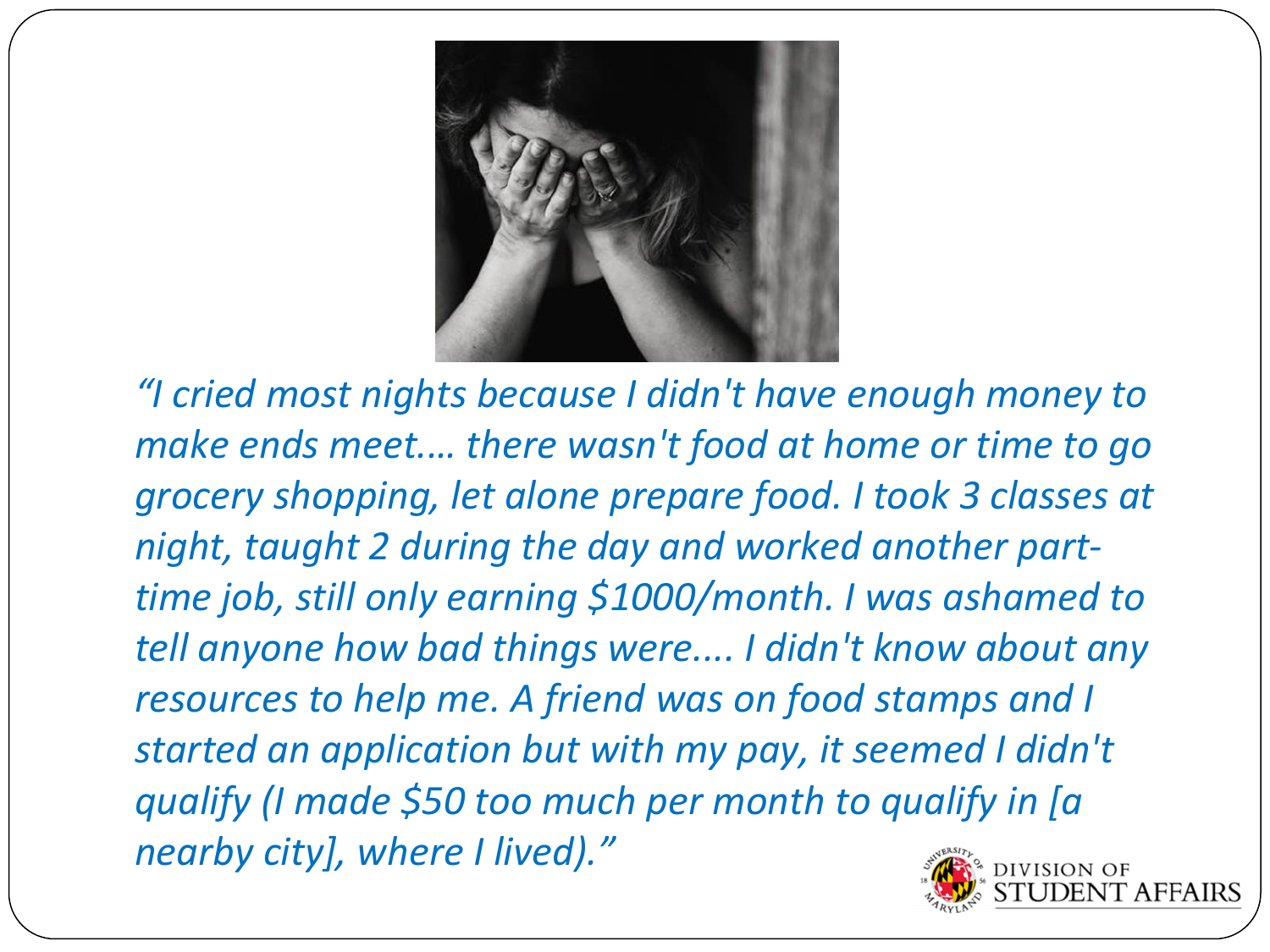

## **Hunger-Free UMD Workgroup**

- UMD Campus Pantry (2014)
- UMD Food Access & Student Well-being Study (2017-2019)
- SGA Emergency Meal Fund (2018)
- UMD Robert H. Smith School of Business INNOVO Scholars (2018)
- CCMA AmeriCorps VISTA (2019)